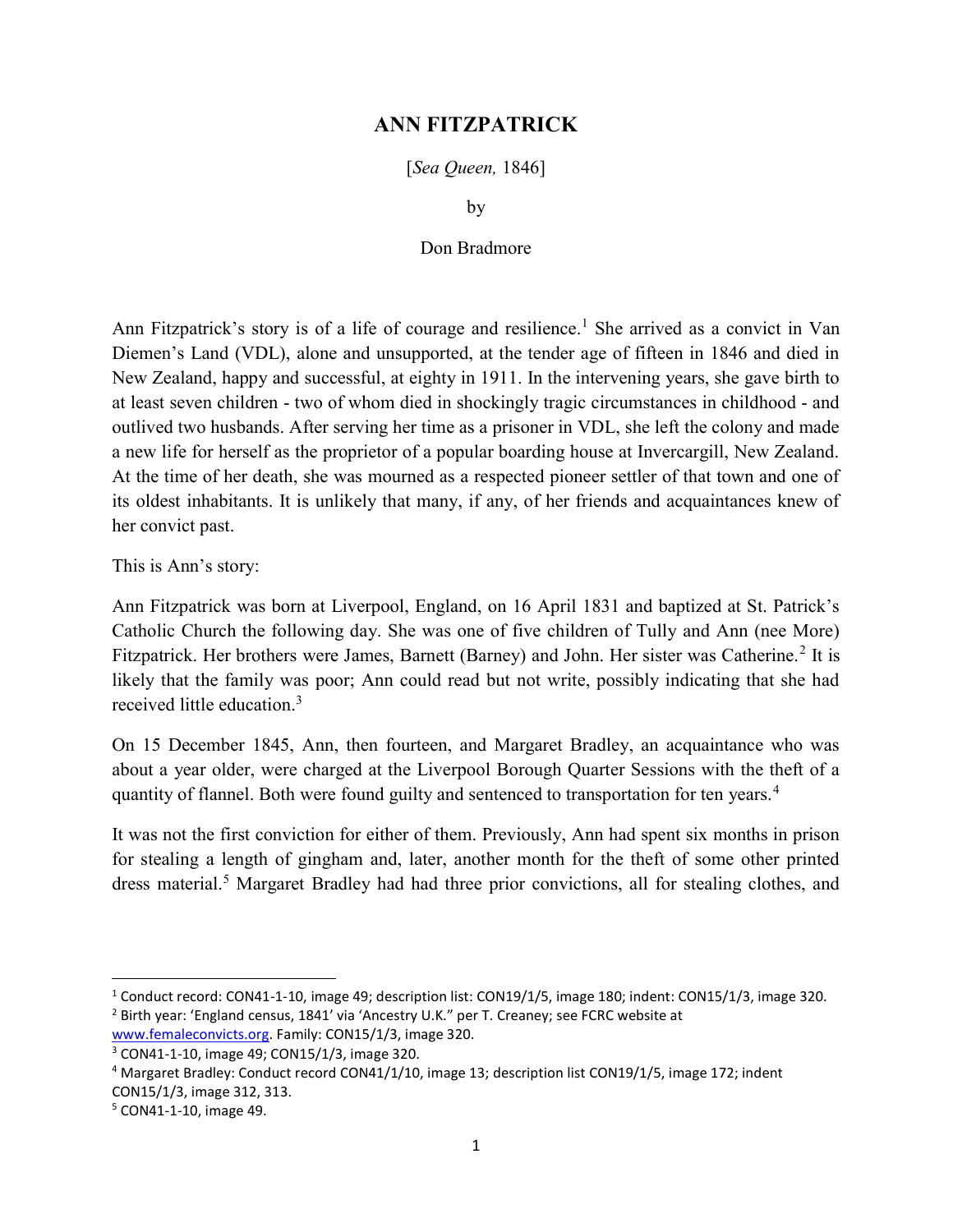had also spent time in gaol.<sup>6</sup> (Obviously, like young women everywhere, they wanted nice things to wear!)

After their trial, both were held for five months in gaol in England waiting for a convict ship to carry them to VDL. Ann's gaol report, as well as stating that she was single and had had previous convictions, noted that she had been 'latterly a prostitute'.<sup>7</sup> Margaret Bradley's gaol report mentions only that she was single and had had prior convictions.<sup>8</sup>

Eventually, Ann and Margaret were put aboard the convict ship Sea Queen which, with 170 female prisoners, sailed from Woolwich on 12 May 1846 and reached Hobart on 29 August that year. In his medical report, the ship's surgeon, Dr. T.W. Jewell, wrote that Ann had been 'indifferent, quarrelsome and irritable' during the passage. He added that she 'requires looking after'. Of Margaret, Jewell's only comment was that she was 'well behaved'.<sup>9</sup> There is no indication in their convict documents that they had contact with each other after their arrival.

At Hobart, Ann was described as being fifteen years old, five feet and a quarter of an inch (about 153cms) tall, with a fair complexion, brown hair and light blue eyes. She stated that she was a Catholic and a 'nurse girl' by trade.<sup>10</sup> After disembarkation, she was sent to the *Anson*, the hulk of a former naval vessel that had been moored in the Derwent River near Risdon in 1844 to be used to house female convicts in order to alleviate the overcrowding at the Cascades Female Factory. She was to be kept there for a probation period of six months before becoming eligible to be hired into service by settlers.<sup>11</sup>

Belying the unfavourable opinion formed of her by the ship's surgeon, Ann's behavior in VDL was exemplary. By 1847, she had been assigned as a servant to the Aughey household. There, she was charged with two offences – the first on 24 August 1847 for 'assault' and the second on 18 January 1848 for 'obtaining goods under false pretences' – but both charges were dismissed. She was never in trouble with the law again.<sup>12</sup>

On 24 December 1847, John Tilley, a free settler, applied for permission to marry Ann.<sup>13</sup> With approval granted, they were wed at the residence of Rev. Joseph Mayson at Swansea, Tasmania,

 $\overline{a}$ 

<sup>6</sup> CON41/1/10, image 13.

<sup>7</sup> Gaol report from 'Prison Register' as quoted by T. Creaney, 'Ancestry U.K.' - see FCRC website as per Note 2, above. There is no mention of Ann as a prostitute on her convict documents in VDL.

<sup>8</sup> CON41/1/10, image 13.

<sup>9</sup> https://members.iinet.net/~perthdps/convicts/shipsTAS.html; surgeon's report: CON41-1-10, image 49; CON41/1/10, image 13.

<sup>10</sup> CON15/1/3, image 320.

<sup>11</sup> CON41-1-10, image 49; https://www.femaleconvicts.org.au/convict-institutions/probation-stations/anson 12 CON41-1-10, image 49.

<sup>13</sup> CON52/1/2, Image 208.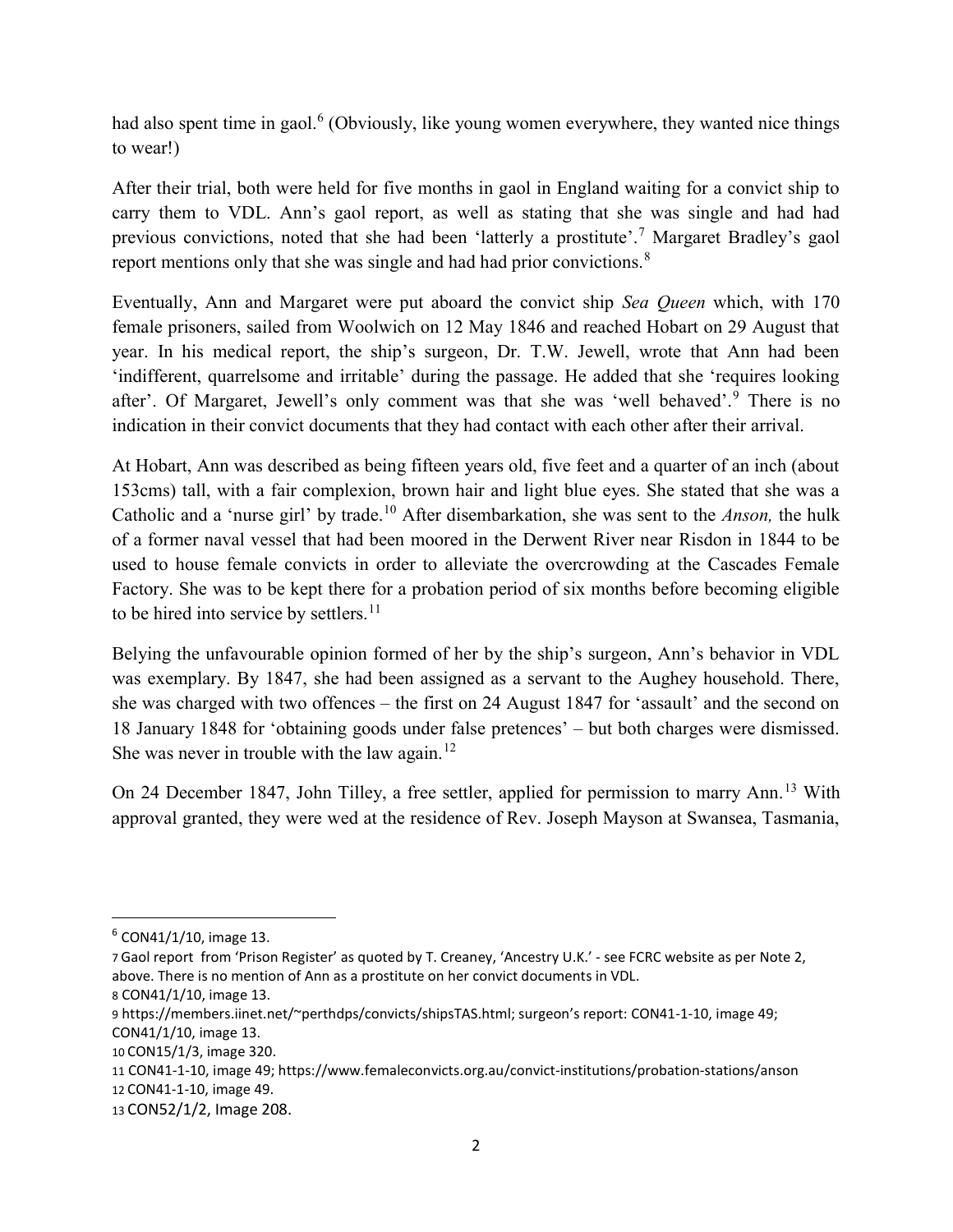on 31 January 1848. The marriage entry shows Ann's age, incorrectly, as twenty-one; Tilley was thirty.<sup>14</sup>

Tilley had been in the colony for about twenty years. His mother, Elizabeth Tilley, had brought him to VDL with his brothers and sisters when, in 1829, she had arrived to re-join her husband, Edward Tilley, who had been convicted of horse-stealing in England in 1824 and sentenced to transportation for life.<sup>15</sup> After receiving his conditional pardon in 1838, Edward had become a tenant farmer at Swan Port on the mid east coast of the colony.

Like his father, John Tilley was also a farmer and, at the time of his marriage to Ann, his property was at Spring Bay near Glamorgan. It was there that the couple's first four children were born – John in February 1849, Edward in February 1851, Sabina (or Sabrina) in May 1853 and Amelia in March 1855.<sup>16</sup>

In these early years of marriage, things seemed to be going well for Ann. On 1 July 1851 she had been issued with her ticket of leave, on 7 June 1853 her conditional pardon was approved and, on 17 December 1855, she was free by servitude. Her term as a prisoner was up and she was a free woman again.<sup>17</sup>

However, John was not having success as a farmer. In April 1855 he had appeared in the Insolvent Court at Hobart where a debt of £20 was proved against him. Although that seems a trifling amount, his insolvency apparently meant that his life as a farmer was finished.<sup>18</sup> Birth certificates reveal that, at the time of the birth of the couple's fifth child, William, in April 1857, he was a 'labourer' at Glamorgan and when Rosina, the sixth child, was born in 1859 he was a 'butcher' at Campbell Town.<sup>19</sup>

But it was not only John's farming life that had finished! At about this time, his marriage to Ann had come to an end also!

Around 1855, Ann had met a man by the name of Thomas Courtis. Born at St. Austell, Cornwall, England, about 1818, he had decided to emigrate to New Zealand in 1845. There, he had worked as a carpenter and builder at Dunedin. But, in the early 1850s, as many others did, he had left New Zealand to try his luck on the fabulously-rich goldfields of Victoria, Australia.<sup>20</sup> Shipping

<sup>14</sup> RGD37/1/7/1494/1848, Great Swan Port.

<sup>15</sup> Edward Tilley per 'Medway', 1825, CON31-1-42, image 112; Elizabeth Tilley per 'Borneo', November 1828, CSO1/1/344, File 7875, pp.48 and 56.

<sup>&</sup>lt;sup>16</sup> Births: John, RGD33/1357/1849, Spring Bay; Edward, RGD33/198/1851, Spring Bay; Sabina, 1853, birth not recorded; Amelia, RGD33/319/1855, Spring Bay.

<sup>&</sup>lt;sup>17</sup> ToL: Hobart Town Gazette, 1 July 1851; CP: Hobart Town Gazette, 7 June 1853; free by servitude, CON41-1-10, image 49.

<sup>18</sup> Colonial Times, 13 April 1855, p.2.

<sup>19</sup> Birth certificates: William, RGD33/602/1857, Glamorgan; Rosina (name not recorded), RGD33/134/1859, Campbell Town.

<sup>&</sup>lt;sup>20</sup> Southland Times (New Zealand), 26 February 1894.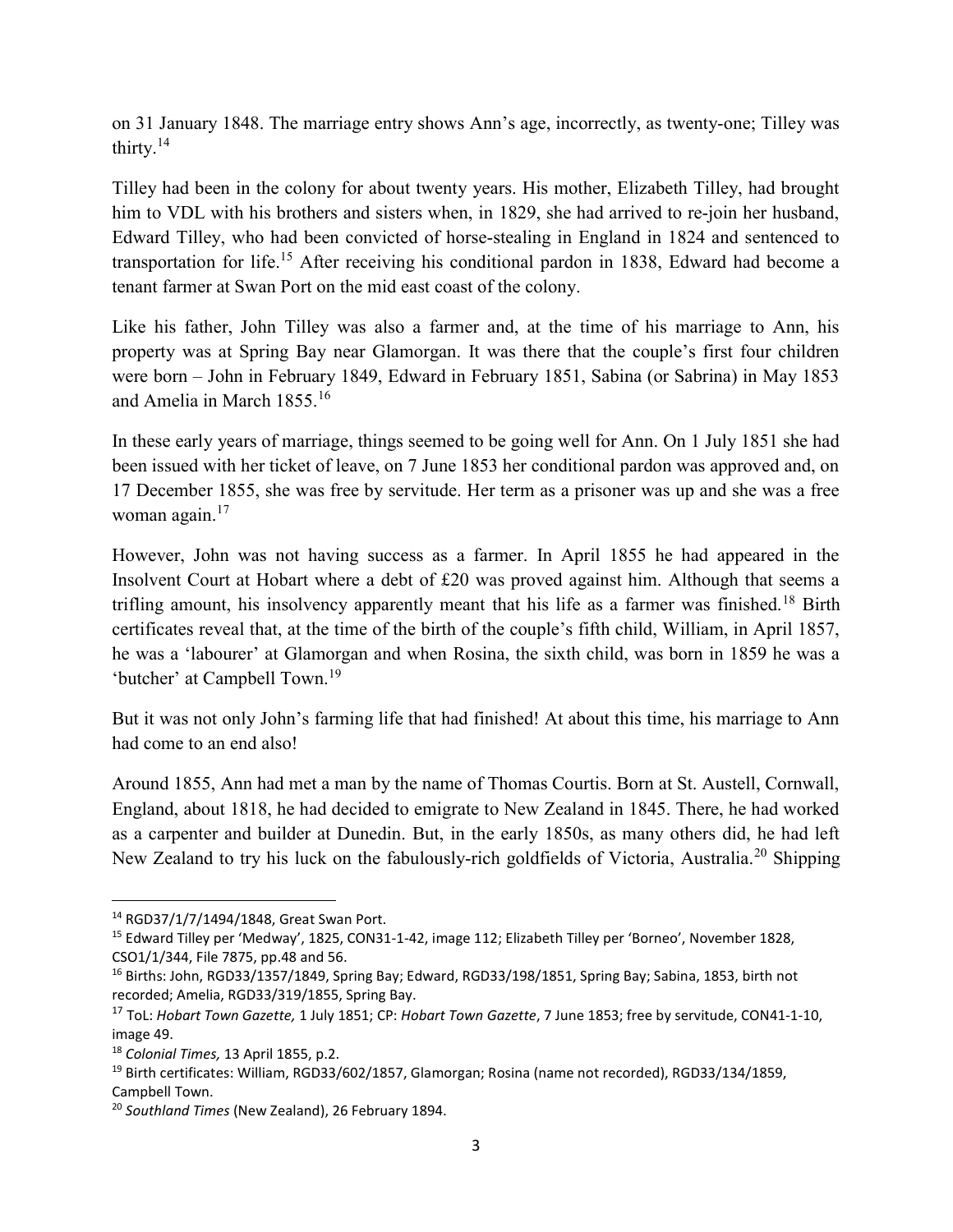records show that he had passed through Launceston in 1855 and it was possibly then that he first met Ann who had now been married for seven years and was the mother of four children.<sup>21</sup>

As it happens, Courtis was married also and had a wife and family in the Yea/Alexandra district of Victoria, an area less well known than the goldfields of Ballarat and Bendigo but one which also produced tons of the precious metal.<sup>22</sup> It is likely that, between 1855 and 1860, Courtis travelled back and forth between his family in Victoria and Ann in VDL (or, rather, Tasmania, as it had been named officially on 1 January 1856.)  $^{23}$ 

By early 1861, however, Courtis had decided to leave his wife permanently. Having failed to make his fortune as a gold-seeker, he now wanted to return to New Zealand to settle and to get back into the building trade there.

And, not altogether surprisingly, Ann decided to follow him!

Had Ann and John Tilley already separated? That is not clear. And how things were settled between the couple is, of course, not known. What is certain, however, is that, by January 1863, Ann had joined Courtis in New Zealand.<sup>24</sup>

Ann had taken two of her children with her – Sabina, who was then about nine years old, and her youngest child, Rosina, about three. She had left behind her sons John, Edward and William and her daughter Amelia, presumably in the care of her husband or their employers.<sup>25</sup>

Ann and her two girls are believed to have sailed from Launceston on the steamer *Mayflower* bound for Invercargill, New Zealand, in December 1862. In her later years, Ann was to recount the story of that voyage, a dreadfully rough passage across the Tasman Sea which took an incredible six weeks.<sup>26</sup>

No record of a marriage of Ann and Thomas Courtis has been located and it is thought that their relationship was always a de facto one. In New Zealand, they settled at Invercargill and, in 1865, Ann gave birth to a son, Arthur Courtis.<sup>27</sup>

The following year, however, Ann must have been devastated to hear of the shocking death of Amelia, the daughter she had left behind in Tasmania. On 7 November 1866, Amelia had drowned while trying to rescue a little boy who had been left in her care. According to a report of

<sup>&</sup>lt;sup>21</sup> Courtis: Listed as a passenger from Victoria to Launceston, 1855: 'Australia, Victoria, Outward Passenger Lists (VPRS 948) via FCRC website.

<sup>22</sup> https://sites.google.com/site/alexandrahistoricalsociety/gold-era

<sup>23</sup> VDL renamed: www.historychannel.com.au

<sup>&</sup>lt;sup>24</sup> See Note 26, below.

<sup>&</sup>lt;sup>25</sup> See Note 25, below.

<sup>&</sup>lt;sup>26</sup> Southland Times (New Zealand), 22 March 1911; The Cornwall Chronicle, 20 December 1862, notes that Mayflower left Launceston on 17 December 1862, arrived off Invercargill on 26 December but, because of a gale and heavy seas on the bar at that port, was forced to hove up for some time at Dunedin.

<sup>&</sup>lt;sup>27</sup> Birth: Arthur Courtis, Reg. No: 1865/22857, New Zealand.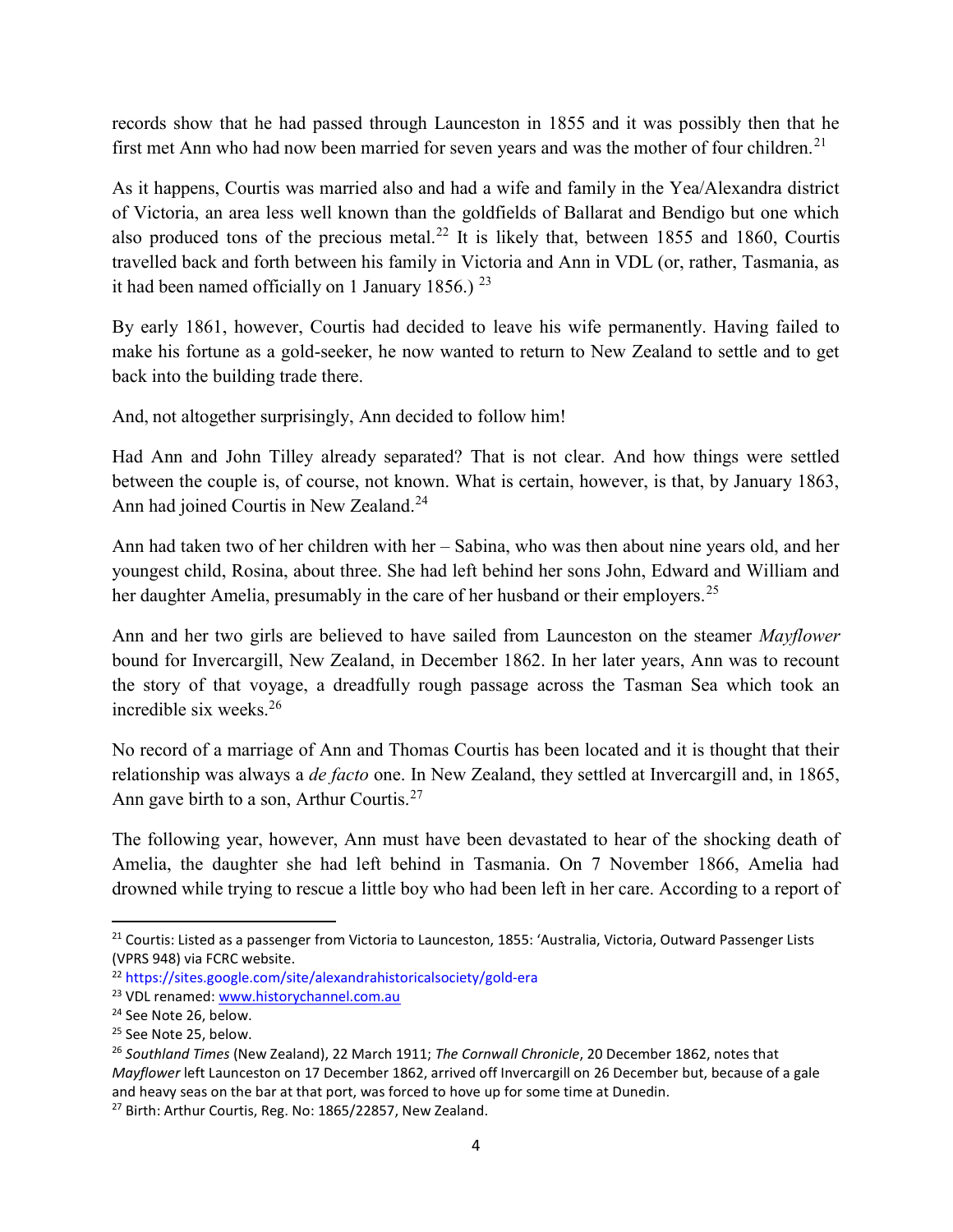the tragedy in The Cornwall Chronicle (Launceston), Amelia was employed as a 'nurse girl' of a Mr. Fletcher of Craighalsie near Campbell Town and had taken some children to play near a water-filled gravel hole. While throwing stones into the water, one little fellow had fallen in and was soon disappearing below the surface. Amelia had plunged in immediately to save him. Two men, who were working nearby, were alerted to the incident by the other children and managed to grab the boy by the hair and pull him out. Recognising that he was close to death, they had carried him off quickly to get attention for him but had completely ignored Amelia who was still struggling in the water. When they returned a short time later, they had discovered Amelia's lifeless body. The newspaper described the men's actions as cowardly, commenting that, although the water was only about four feet deep, they seem to have been afraid to enter it to help the girl. $^{28}$ 

An inquest into Amelia's death was held on 12 November 1866. A report in The Launceston Examiner of 12 November 1886 mentions that the workmen pulled the girl's body from the water with 'a spar and a rake' but makes no mention of any sanctions taken against them for cowardice. The conclusion of the inquest was that 'Amelia Tilley was accidentally drowned whilst endeavouring to save the life of her master's son'.  $29$ 

It is interesting to note, however, that the official registration of Amelia's death and newspaper reports of the tragedy give her age as 'fourteen'.<sup>30</sup> Was that simply an error in reporting or transcription? Born in 1855, she must only have been eleven years old when she died. Why was she thought to be fourteen? A possible explanation is that her parents had deliberately put her age up so that she could get paid employment at a time when they were struggling financially. Could that have been the case? It is only speculation.

Ann could not have recovered from the shock of Amelia's death when another, perhaps even more devastating, tragedy occurred. On 23 December 1868, the Southland Times (New Zealand) carried the death notice of Rosina, Ann's sixth child, the younger of the two daughters she had taken to New Zealand with her. On 16 December 1868, Rosina, aged ten, had died of 'burns, accidentally received'. Her surname was given as 'Courtis' in the notice. She was named as 'the second daughter of Mr. Thomas Courtis.<sup>31</sup> Details of this shocking accident have not been found.

<sup>&</sup>lt;sup>28</sup> The Cornwall Chronicle, 10 November 1866, p.10; Death, Amelia: RGD35/78/1866, Campbell Town; see also https://librariestas.ent.sirsidynix.net.au/client/en\_AU/names/search/results?qu=NI\_NAME%3DAmelia&qu=NI\_NA ME%3DTilley, Resource RGD35/1/35, image 43 – Amelia is described here as 'butcher's child'. Her age is given, incorrectly, as fourteen.

 $29$  Official details of the inquest have not been located. A brief report of it was published in The Launceston Examiner, 12 November 1886, p.3.

<sup>&</sup>lt;sup>30</sup> Age fourteen: see death, Amelia: RGD35/78/1866, Campbell Town; see also The Cornwall Chronicle, 10 November 1866, p.10.

<sup>&</sup>lt;sup>31</sup> Death, Rosina Tilley/Courtis: Reg. No: 1868/11218, New Zealand at

https://www.bdmhistoricalrecords.dia.govt.nz/; death notice: Southland Times (New Zealand), 23 December 1868.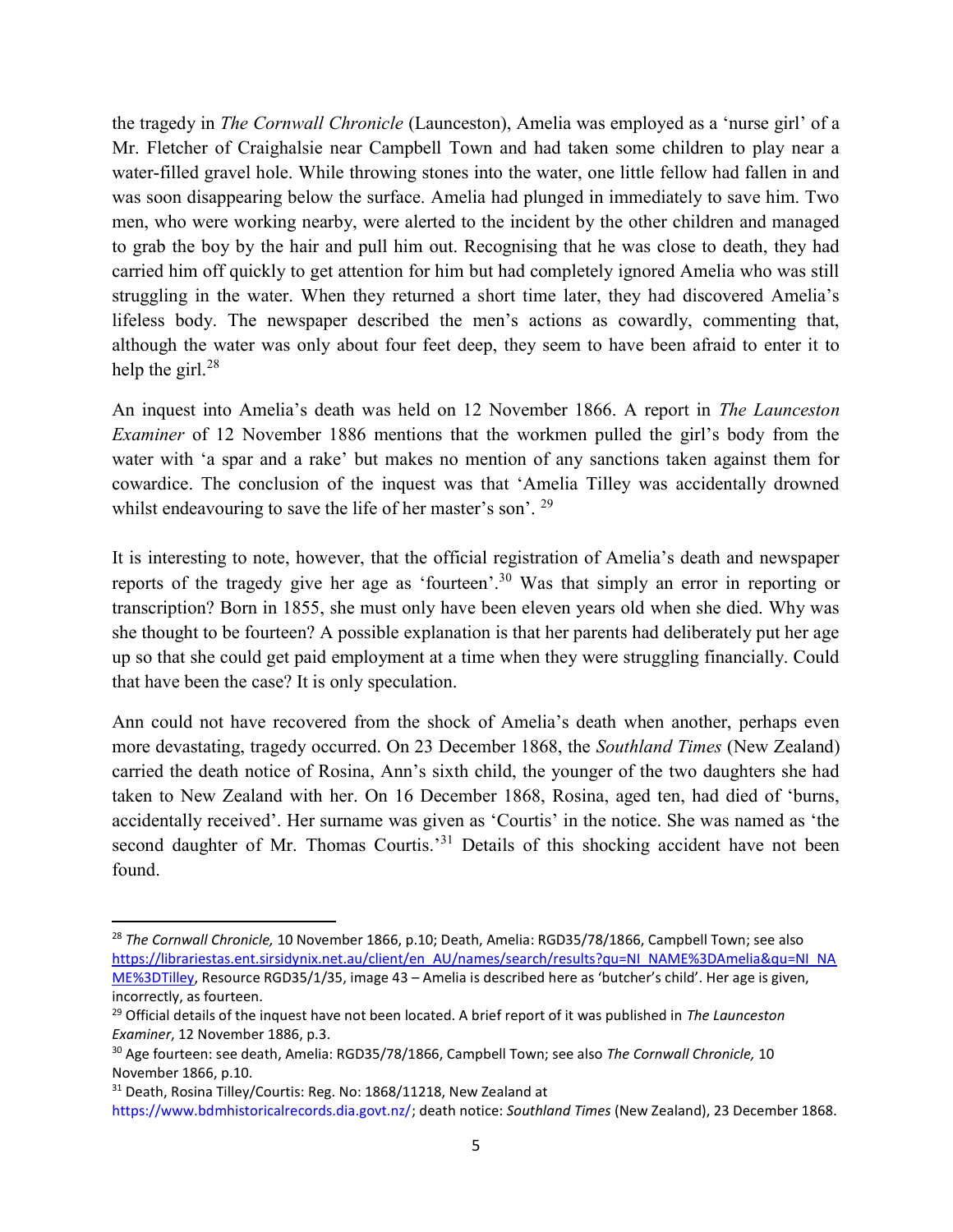For the next eleven years, all seemed to go well for Ann and Thomas. The year 1879, however, brought mixed news.

Ann, now forty-eight, was probably very pleased to attend the wedding of her eldest but only surviving daughter, Sabina, then about twenty-five, who married in New Zealand. Referred to in the registration of the marriage as 'Seabeina Constance Tilley', Sabina's husband was James Pollock Holmes. After her marriage, Sabina seems to have remained in close contact with her mother and to have supported her in her declining years.<sup>32</sup>

Less happy news, however, had come from Australia in 1879. On 11 April, the *Alexandra and* Yea Standard, Gobur, Thornton and Acheron Express (Victoria) reported that seventeen year-old Mary Courtis, the 'beloved' daughter of Thomas Courtis of Invercargill, New Zealand, had died at Alexandra, Victoria, four days earlier.<sup>33</sup>

There can be little doubt that Mary Courtis was Thomas's daughter but the announcement poses several dilemmas. If it is correct that Mary was seventeen years old, it means that she was born in 1861 or 1862 – but it is thought that by 1861 Thomas was back in New Zealand. Of course, she might have been conceived before he left but why, then, was she referred to as his 'beloved' daughter? Could he have known her? Whether or not he had returned to Victoria since he left in 1861 is not known but, of course, he might have done so – more than once! Or, perhaps, Mary had travelled to New Zealand to spend time with him and Ann? There are no solutions to these problems yet but future research might be able to resolve them.

Also of some sadness to Ann in 1879 might have been the news that her former husband, John Tilley, the father of six of her children, had passed away at the Brickfields Pauper Establishment, Hobart. Tilley, it seems, had never recovered from his insolvency and the loss of his farm – and, of course, the breakdown of his marriage to Ann – in the mid-1850s.<sup>34</sup>

Thomas Courtis might have felt some sympathy for Tilley when he himself filed for bankruptcy in New Zealand in 1880 - and it was probably Thomas's insolvency that impelled Ann to begin taking in boarders at her Invercargill home.<sup>35</sup> An advertisement in the Southland Times of 25 June 1880 announced that 'Mrs. Courtis, Tweed Street, second house from Bluff Road' was prepared to offer accommodation to boarders 'or to let rooms, furnished or unfurnished'.<sup>36</sup>

Ann's venture into the business world seems to have been very successful and before long she and Thomas had acquired a larger residence, 'Belgrave House', at the corner of Nith and Tyne

 $32$  Holmes/Tilley marriage: Reg. No: 1879/2650, New Zealand; see also Note 37, below.

<sup>33</sup> Alexandra and Yea Standard, Gobur, Thornton and Acheron Express, 11 April 1879, p.2.

<sup>34</sup> John Tilley, death: Tilley Family Tree at http://www.gsb.id.au/gen/TilleyEdward.htm; registration of death not located.

<sup>&</sup>lt;sup>35</sup> Courtis insolvent: Southland Times (New Zealand), 14 April, 1880.

<sup>&</sup>lt;sup>36</sup> Southland Times (New Zealand), 25 June 1880.